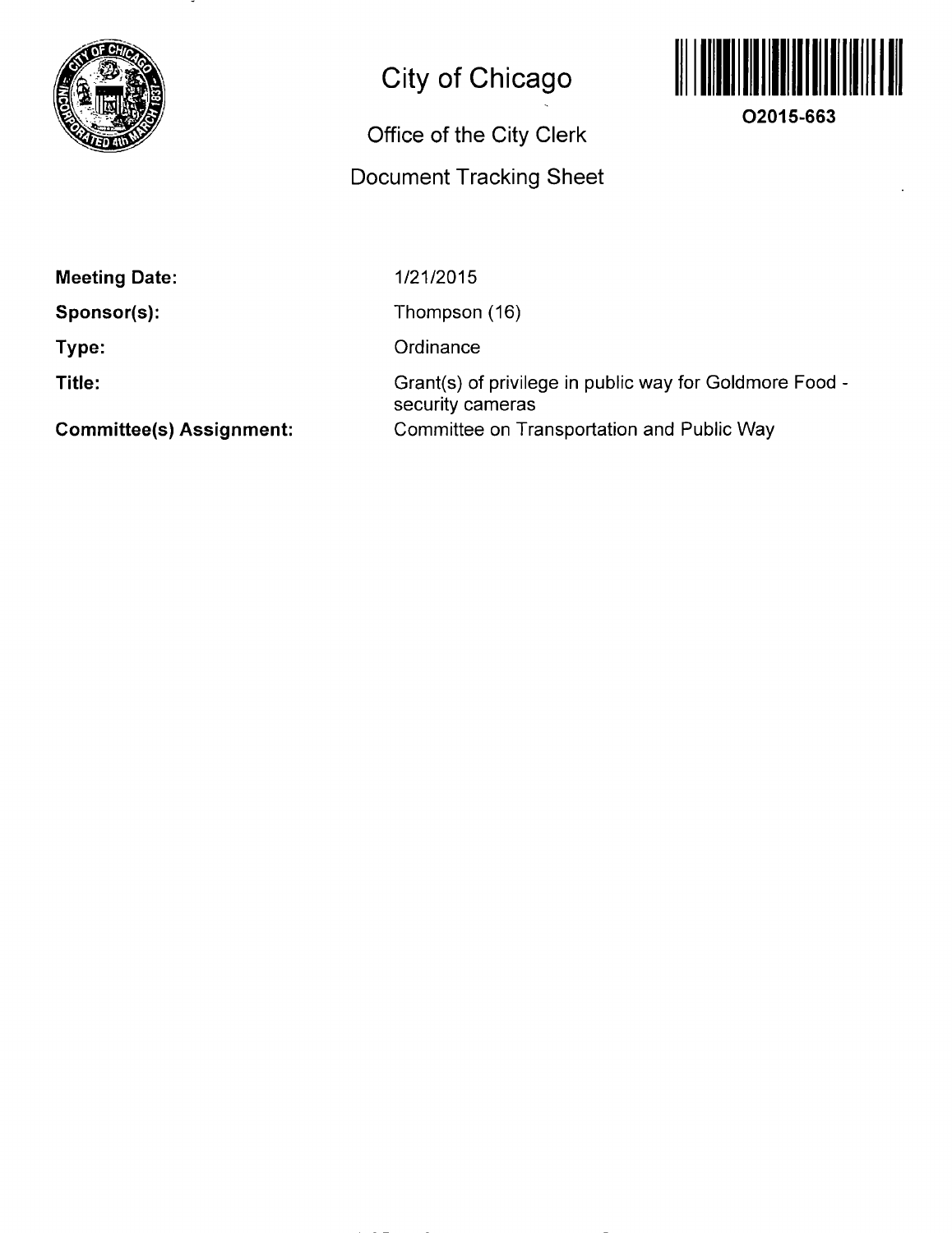**ORDINANCE** GOLDMORE FOOD Acct. No. 14804 -1 Permit No. 1116317

Be It Ordained by the City Council of the City of Chicago:

SECTION 1. Permission and authority are hereby given and granted to GOLDMORE FOOD, upon the terms and subject to the conditions of this ordinance to maintain and use, as now constructed, three (3) Security Camera(s) projecting over the public right-of-way for security purposes adjacent to its premises known as 1949 W. 51st St..

Said Security Camera(s) at S. Damen Avenue measure(s):<br>Two (2) at point one seven (.17) feet in length, point five (.5) feet in width and thirteen (13) feet above grade level. Two (2) at point one seven (.17) feet in length, point five (.5) feet in width and thirteen (13) feet above grade level.

Said Security Camera(s) at W. 51st Street measure(s): One (1) at point one seven (.17) feet in length, point five (.5) feet in width and thirteen (13) feet above grade level.

The location of said privilege shall be as shown on prints kept on file with the Department of Business Affairs and Consumer Protection and the Office of the City Clerk.

Said privilege shall be constructed in accordance with plans and specifications approved by the Department of Planning and Development and Department of Transportation (Division of Project Development).

This grant of privilege in the public way shall be subject to the provisions of Section 10-28-015 and all other required provisions of the Municipal Code of Chicago.

The grantee shall pay to the City of Chicago as compensation forthe privilege #1116317 herein granted the sum of zero (\$.00) per annum in advance.

A 25% penalty will be added for payments received after due date.

The permit holder agrees to hold the City of Chicago harmless for any damage, relocation or replacement costs associated with damage, relocation or removal of private property caused by the City performing work in the public way.

Authority herein given and granted for a period of five (5) years from and after Date of Passage.

Alderman Thompson "16th Ward